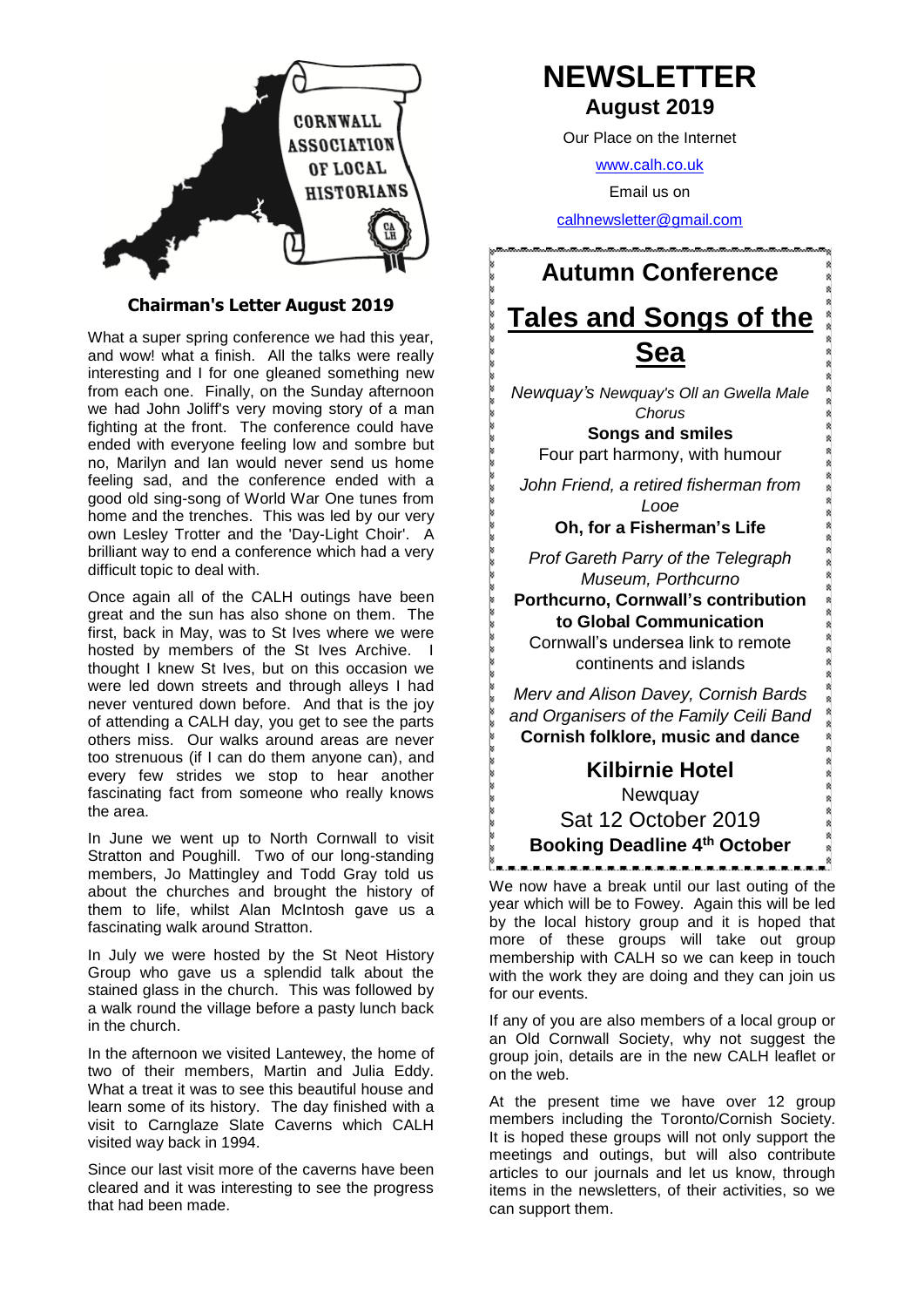As usual I want to give a big thank you to Jeremy Rowett-Johns for producing such a good and informative journal again this year, but also with a plea for more articles for the next journal. To make the journal a vibrant read we need to keep a balance between reports on outings and talks, and original articles written and researched by our members.

So come on, put down on paper (or should I say on your computer screen) the results of your research, and share it with the rest of us. It doesn't matter how long or short an article is, Jeremy can always find room for it. Likewise if you have any queries or problems, send them to Jeremy, and, when you get the answer to a problem, let us know the result as well. This year the journal included four book reviews, so if you have published anything recently, do let the committee have a copy so we can review it. Likewise if you have read anything relating to the history of Cornwall and would like to share your thoughts on it with others do send them to Jeremy.

I hope to see lots of you at Fowey in October. Till then enjoy the rest of the summer and *'Happy History Hunting'.* 

Your Chairman Carole Vivian (01503) 272 309 carolvivian309@btinternet

# **Spring Conference and AGM**

7-8 March 2020

The theme for our Spring Conference next year, at the Kilbirnie Hotel, Newquay, is 'Clothing in Cornwall – Vanity and Utility'.

This title covers an amazing variety of talks by experts from our membership and from outside CALH. We will learn about clothes recorded in mediaeval records and in a 17th Century inventory. We will see samples of costume from history and hear of the stories behind them.

The development of military costume will be examined by Nick Kelly, who spoke on Tommy's Uniforms in our 'Great War' conference. The 'Portable Antiquities' project at the Royal Cornwall Museum covers fastenings for clothing through the ages. We look at clothes in paintings and clothes in photographs. We look at leather and at hats.

Put the dates in your diary – 7 & 8 March 2020

More details will follow in the next Newsletter

*Marilyn and Ian Thompson*

#### **Newsletter Editor vacancy**

At the AGM in March the committee reported that we no longer have a Newsletter Editor and would someone please volunteer to take the job on. We warned that if we failed to get an editor there would be no newsletter.

We have to report that so far no one has volunteered. Rather than lose contact with members other than through the journal, Carole and Hugh decided they would have a go at editing this newsletter, but hopefully only as a one off.

Someone needs to step up and take the job on. Neither Carole nor Hugh have ever edited a newsletter before so, if they can get this one done, surely one of you could take the next one on.

If you are prepared to help please send an email to [calhnewsletter@gmail.com](mailto:calhnewsletter@gmail.com) or contact Hugh on 0796 920 6292 or there may be no contact with members other than the sending of booking forms, until the next journal in Spring 2020.

#### **Visits 2019**

There have been three successful and wellattended visits so far this year.

In May we were at the seaside in St Ives, visiting the St Ives Archive and the St Ives Museum. In June we visited St Andrew's Church in Stratton and St Olaf's Church in Poughill with their amazing bench ends. In July we saw St Neot church, churchtown and the St Neot Archive, Lantewey and the Carnglaze Slate Mines.

Still to go is the last visit of the year, to Fowey on Tuesday 8 October, the week of the Autumn Conference. We look forward to another great day out. Tales of the sea link these two events so don't miss out.

*Marilyn and Ian Thompson*

# **Paying CALH by cheque?**

Lloyds Bank are introducing a new automated computerised cheque processing system which will clear cheques received by us by the end of the next working day.

Unfortunately, this might result in the rejection of cheques made payable to CALH rather than Cornwall Association of Local Historians.

**We therefore must ask members in future to make their cheques payable to Cornwall Association of Local Historians**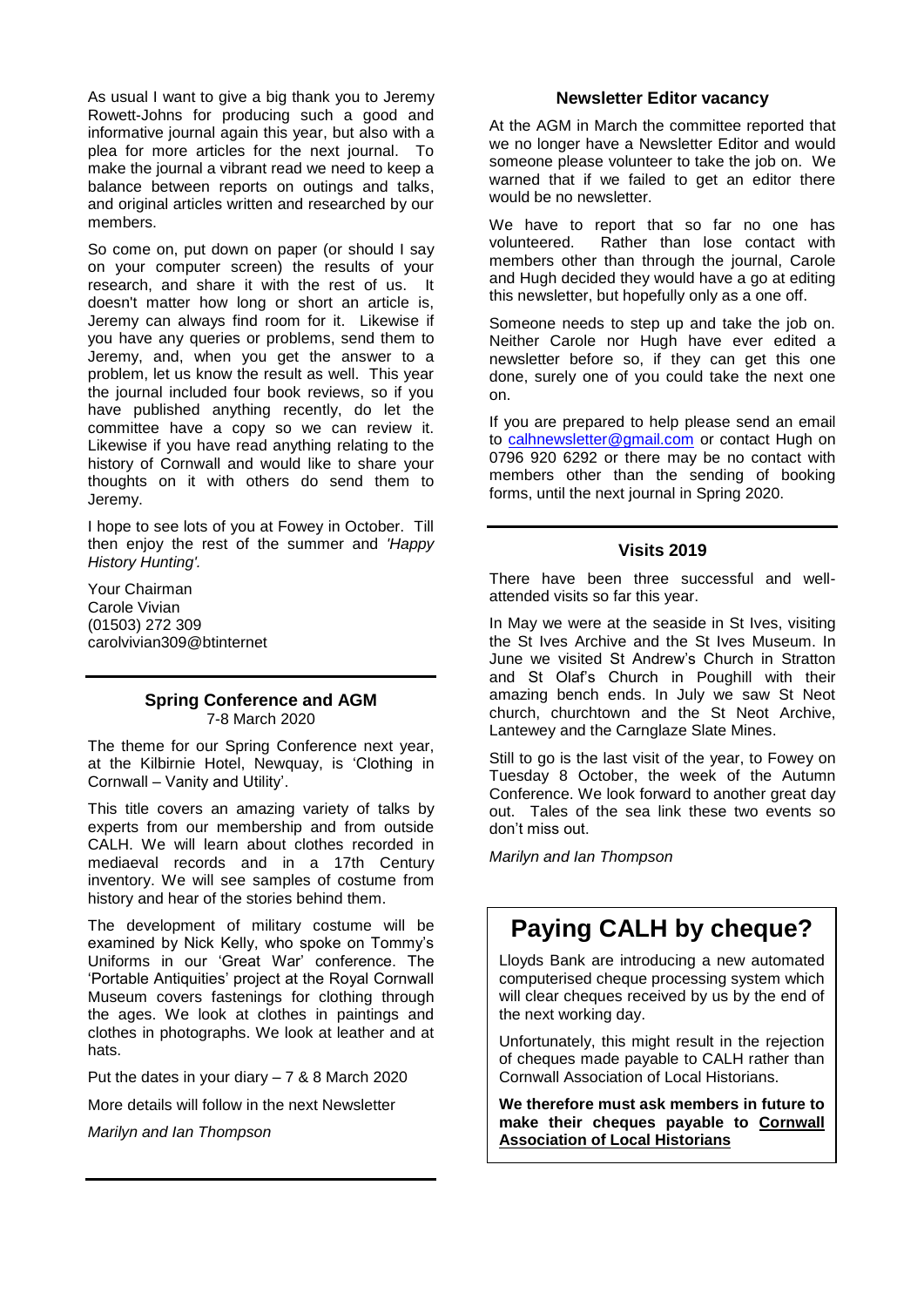#### **Vernacular Architecture Group Dendrochronology in Cornwall**

In April I hosted a four-day residential conference for the Vernacular Architecture Group (VAG). We were based at the Hannafore Point Hotel in Looe and everyone (86 delegates) seemed to enjoy themselves, although I was fairly exhausted by the end of it. We went out in coaches every day looking at various houses, then, after the evening meal we had a lecture, so there was no rest for the wicked. Jo Mattingly, Eric Berry and Patrick Newberry all agreed to do an evening talk which was wonderful, and it was nice to be able to show those from 'up country' the quality of speakers we have down here.

Prior to the conference I had been awarded, by VAG, a significant amount of money to fund some dendro-dating in the county. Nat Alcock supervised things and Martin Bridge of the Oxford Dendrochronology Laboratory took the samples. It was really interesting to see how the cores are taken, but unfortunately the results were not 100% successful.

Part of the problem is that so few samples have been taken in this part of the country there is little to compare it with. Also the fact that timber grows faster down here, and therefore has fewer rings, means they are less easy to date. However, the great news is that we did get a date for Pennellick in Pelynt parish (visited by CALH several times over the years).

The date for what survives of this amazing roof is **1285-1317**, which makes it the oldest domestic roof so far dated in either Devon or Cornwall. Rectory Farmhouse at Morwenstow also gave a date range of **1320-1352.** Sadly the date of the roof on Cargoll Barn in St Newlyn is still uncertain, although it is similar to other roofs in Cornwall that have been dated to the 14th century. The roof at Haveners on the quay in Fowey also failed to reveal a date, but it is hoped dates may eventually be gained by other methods. (Don't forget we are visiting Haveners in October).

What is thought to be a 17<sup>th</sup> Century cottage in West Looe was also found to be unsuitable for dating as the ground and first floor joists were too fast-growing and had too few rings. Most of the roof of this cottage was constructed of coniferous timbers, some of which displayed Baltic timber marks. For interest's sake, and as Martin was on hand, I dipped into my own pocket and had the roof of my house dated. It was found the trees had been felled in the winter of 1797/98 and construction probably took place in **1798**. This is 100 years after I had thought my house had been built, so either the original roof was replaced or the house was built by Sir Harry Trelawny rather than Bishop Trelawny.

I had presumed the pieces of carved granite within its walls had been re-used after the Bishop's re-modelling of part of the manor house

in circa 1690, but I now think they may have come from the old gatehouse that Sir Harry had pulled down in the late 18th century. If that is the case some of the interior fixtures may also have come from the gatehouse. Finally, I had some pieces of old roof truss, that I believe may have come from the roof of the great barn, dated and found they had a felling date of **1499-1531**. Let's hope some more dating can be done soon as, the more samples that are taken in Cornwall, the easier it will be to get a date.

*Carole Vivian*

#### **Kresen Kernow opening soon!**

After three years in construction, the Kresen Kernow team have moved in and are working really hard to get ready for opening in September.

Currently we are re-shelving the 1000's of books and journals in the Cornish Studies Library. These will be the heart of the collections on open access, where people can come to browse the books and journals, or use the digital resources onsite and online. Other activities underway include unpacking the archive collections in the strongroom. Over 500,000 items all need their new locations to be updated on our database so we can find them for researchers.

Brand new exhibition units and high specification display cases are being installed, allowing us to celebrate and share Cornwall's archives more easily. There will also be a new website which will ensure that digitised items – including books and thousands of photographs – can now be accessed from the comfort of people's armchairs, whether they are in Bude or Brisbane.

Kresen Kernow will launch in the first week of September with a variety of opening events, culminating in a public open day on Saturday September 7th to coincide with Redruth's International Mining and Pasty Festival. We will be open for research visits from the 11<sup>th</sup> September and our standard opening hours will be Tues – Saturday, 9.30-4.30. Keep an eye on our website *[www.cornwall.gov.uk/kresenkernow](http://www.cornwall.gov.uk/kresenkernow)* for information nearer the time.

Celebrations will continue throughout the month, with free Heritage Open Days 'behind the scenes' tours on offer as well as a John Couch Adamsthemed exhibition launch on October 5th, using original letters and documents to celebrate 200 years since the birth of the Launceston-born mathematician who discovered Neptune.

*To keep up-to-date with our latest news, events and activities find us on Facebook, Twitter and Instagram @kresenkernow*

*Deborah Tritton Kresen Kernow Project Lead [Deborah.tritton@cornwall.gov.uk](mailto:Deborah.tritton@cornwall.gov.uk)*